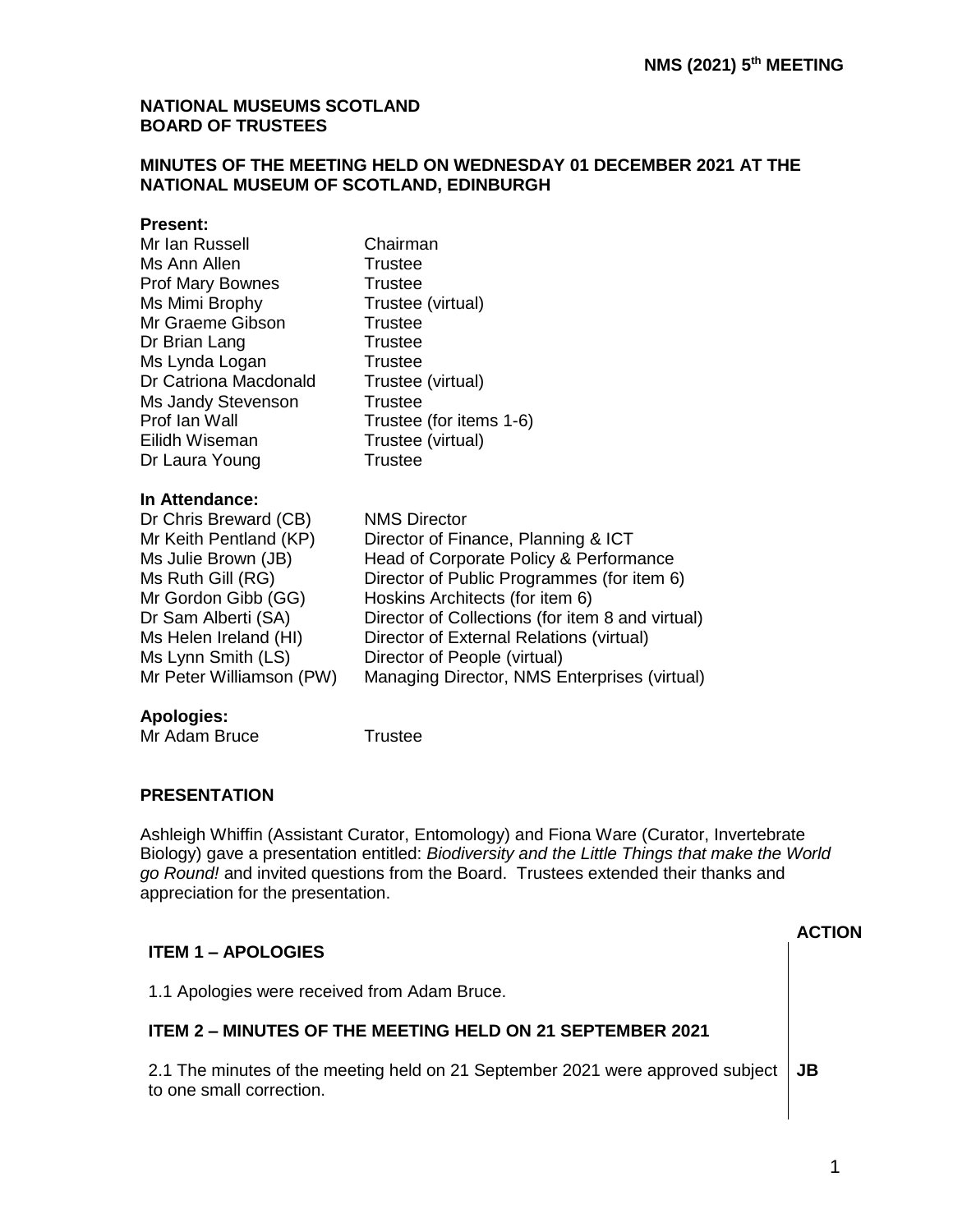### **ITEM 3 – MATTERS ARISING**

#### 3.1 Minute item 8.3

Sam Alberti gave a verbal update on the various strands of research work already in progress that relate to the planning for the renewed Scotland Galleries.

### **ITEM 4 – DECLARATION OF INTERESTS**

4.1 Ann Allen declared an interest regarding the grant awarded under the National Fund for Acquisitions to purchase an object, in relation to her role as a board member of Crown Estate Scotland [ref. Paper NMS (2021) 33].

### **ITEM 5 – DIRECTOR'S REPORT TO THE TRUSTEES NMS (2021) 33**

5.1 The Director presented his report which had been circulated and gave a verbal update on:

- The recent Annual Open meeting and launch of the Annual Review for 2021.
- The wellbeing of our staff and across the sector generally.
- Progress on the development of the new Strategic Plan.
- His and the Chairman's introductory meeting with the Minister for Culture, Europe & International Development.

5.2 There followed a group discussion regarding how our organisation could best engage with the new Ministerial team.

### **ITEM 6 – NATIONAL MUSEUM OF FLIGHT MASTERPLAN NMS (2021) 34**

6.1 Ruth Gill and Gordon Gibb joined the meeting to introduce the paper which had been circulated and to deliver a presentation on the Masterplan concept design.

6.2 Ann Allen reported that the design proposals had already been discussed with the Estates Committee and that it would meet to consider the subsequent stages of the project's development before they came to the Board.

6.3 In response to questions, the Director confirmed that our potential funders were being kept updated on the new Masterplan and were happy with the direction of travel. Ann Allen added that conversations were ongoing with Historic Environment Scotland (ref. the site's scheduled monument status).

6.4 The Board welcomed the progress made and noted that R Gill planned to bring an Implementation Plan to the next meeting or the June meeting at the latest. The intention was for the Plan to include a cost plan, fundraising plan and project programme.

**RG**

## **ITEM 7 – FINANCIAL REPORT NMS (2021) 35**

7.1 Keith Pentland presented his report which had been circulated.

7.2 The Board of Trustees noted:

• Current information suggested there would be a small surplus.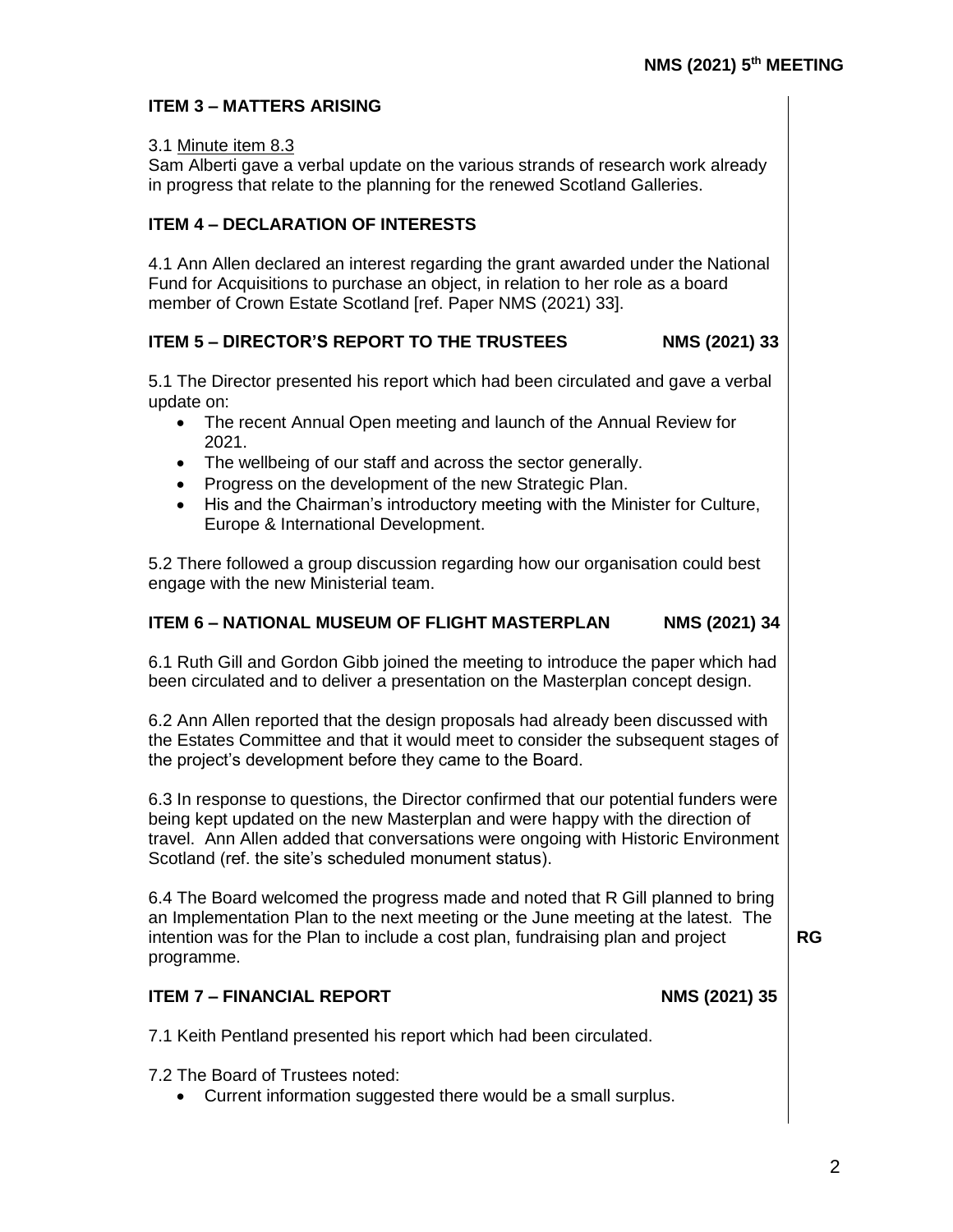**KP**

| The budget assumptions regarding the forecasted use of Covid |                        |
|--------------------------------------------------------------|------------------------|
|                                                              | Consequential funding. |

• A request to reallocate a capital project underspend to another capital project had been turned down by the Scottish Government, with the underspend now returned.

7.3 Keith Pentland responded to questions regarding the Scottish Government's likely position on pay awards for next financial year.

7.4 Following a query regarding Table 3 in the report (ref. Major Project spend), Keith Pentland undertook to adjust the forecast based on what was currently funded.

### **ITEM 8 – COLLECTIONS & RESEARCH REPORT NMS (2021) 36**

8.1 Sam Alberti joined the meeting to present the Collections & Research Report which had been circulated. He also gave a verbal update on a successful funding application and a project bid currently in progress.

8.2 Trustees contemplated how the various elements of research involved in the planning for the renewed Scotland Galleries would be brought together (i.e. building, audiences, displays, research and collecting) and concluded it would be an iterative process.

## **ITEM 9 – REPORTS FROM COMMITTEES**

#### **(i) Personnel & Remuneration Committee**

9.1 The Chairman noted that the draft minutes of the Personnel & Remuneration Committee meeting held on 12 October 2021 had been circulated. Eilidh Wiseman (Chair of PARC) reported that the meeting had included the annual meeting with our trade unions and highlighted the strong and collaborative relationship forged between them and the organisation.

9.2 Eilidh Wiseman confirmed that a special meeting of the Committee had been held on 03 November at which the Trustee members noted and granted approval to next steps in relation to proposed changes in the one of the Directorates.

#### **(ii) Acquisitions Committee**

9.3 The Chairman noted that the draft minutes of the Acquisitions Committee meeting held on 18 October 2021 had been circulated.

9.4 Brian Lang (Chair) gave a verbal update on the progress of the planned major acquisition.

#### **(iii) Estates Committee**

9.5 The Chairman noted that the draft minutes of the Estates Committee meeting held on 17 November 2021 had been circulated.